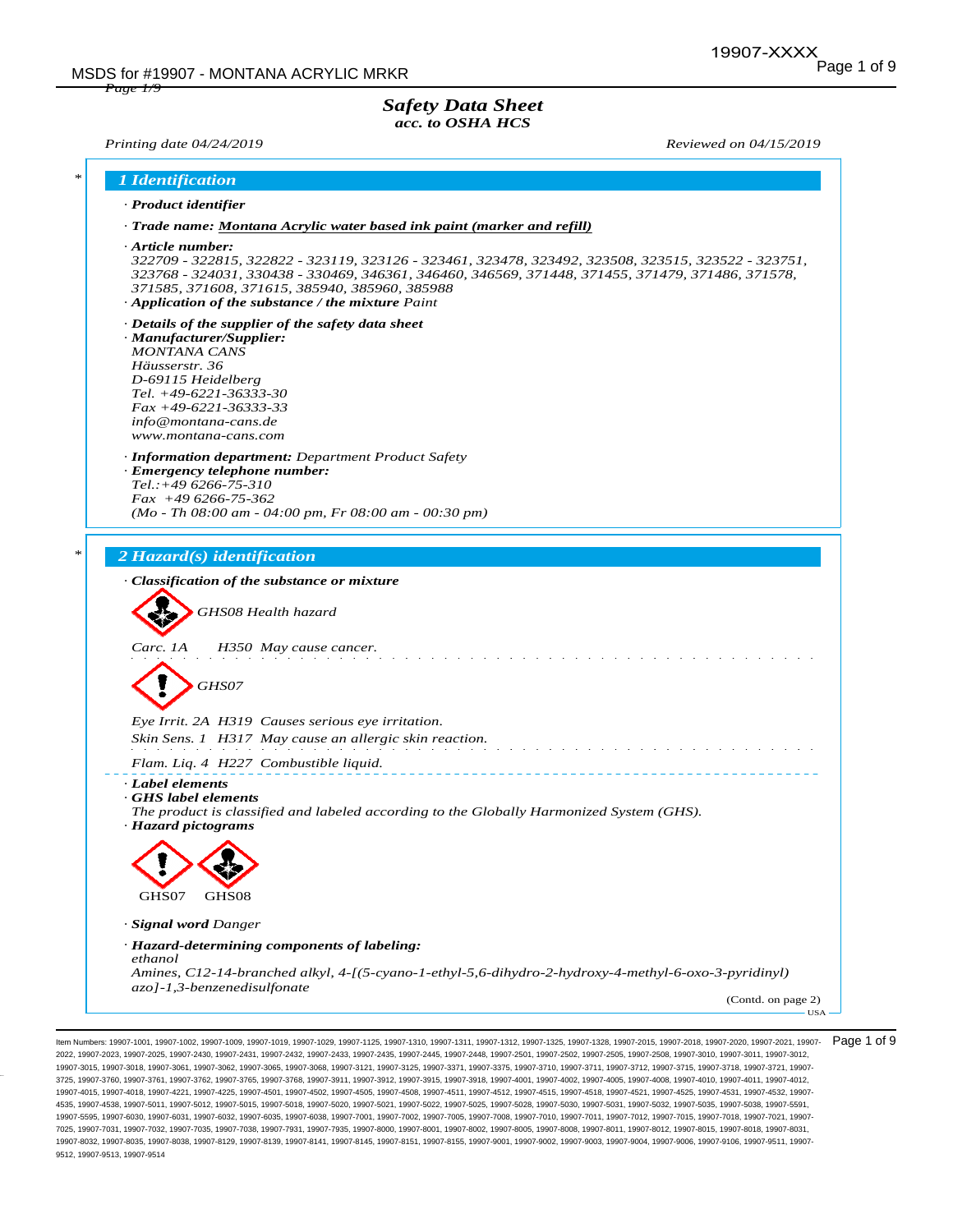MSDS for #19907 - MONTANA ACRYLIC MRK**R**<sub>c</sub>. to OSHA HCS **Access 19** MSDS for #19907 - MONTANA ACRYLIC MRKR *acc. to OSHA HCS* 

| H227 Combustible liquid.<br>H319 Causes serious eye irritation.<br>H317 May cause an allergic skin reaction.<br>H350 May cause cancer.<br>· Precautionary statements<br>P280<br>Wear protective gloves / eye protection.<br>P305+P351+P338 If in eyes: Rinse cautiously with water for several minutes. Remove contact lenses, if<br>present and easy to do. Continue rinsing.<br>P <sub>501</sub><br>Dispose of contents/container in accordance with local/regional/national/international<br>regulations.<br>· Classification system:<br>$\cdot$ NFPA ratings (scale 0 - 4)<br>$Health = 2$<br>$Fire = 2$<br>$Reactivity = 0$<br>$\cdot$ HMIS-ratings (scale 0 - 4)<br><b>HEALTH</b><br>$ 2^*2 $<br>$Health = *2$<br> 2 <br>$Fire = 2$<br><b>FIRE</b><br>$Reactivity = 0$<br><b>REACTIVITY</b> 0<br>· Results of PBT and vPvB assessment<br>· PBT: Not applicable.<br>$\cdot$ vPvB: Not applicable.<br>3 Composition/information on ingredients<br>· Chemical characterization: Mixtures<br>· Description: Mixture of the substances listed below with nonhazardous additions.<br>ethanol<br>$\otimes$ Flam. Lig. 2, H225<br>Index number: 603-002-00-5<br><b>&amp; Carc.</b> 1A, H350<br>$\bigotimes$ Eye Irrit. 2A, H319<br>1-methoxy-2-propanol<br>$\diamondsuit$ Flam. Lig. 3, H226<br>Index number: 603-064-00-3<br>alpha, alpha-bis[4-(dimethylamino)phenyl]-4-(phenylamino)<br>naphthalene-1-methanol<br>$\otimes$ Acute Tox. 3, H301<br>CAS: 94279-65-9<br>Amines, C12-14-branched alkyl, 4-[(5-cyano-1-ethyl-5,6-dihydro-<br>${<}1\%$ |                               | (Contd. of page 1) |
|---------------------------------------------------------------------------------------------------------------------------------------------------------------------------------------------------------------------------------------------------------------------------------------------------------------------------------------------------------------------------------------------------------------------------------------------------------------------------------------------------------------------------------------------------------------------------------------------------------------------------------------------------------------------------------------------------------------------------------------------------------------------------------------------------------------------------------------------------------------------------------------------------------------------------------------------------------------------------------------------------------------------------------------------------------------------------------------------------------------------------------------------------------------------------------------------------------------------------------------------------------------------------------------------------------------------------------------------------------------------------------------------------------------------------------------------------------------------------------------------------------------------------------------------------|-------------------------------|--------------------|
|                                                                                                                                                                                                                                                                                                                                                                                                                                                                                                                                                                                                                                                                                                                                                                                                                                                                                                                                                                                                                                                                                                                                                                                                                                                                                                                                                                                                                                                                                                                                                   | · Hazard statements           |                    |
|                                                                                                                                                                                                                                                                                                                                                                                                                                                                                                                                                                                                                                                                                                                                                                                                                                                                                                                                                                                                                                                                                                                                                                                                                                                                                                                                                                                                                                                                                                                                                   |                               |                    |
|                                                                                                                                                                                                                                                                                                                                                                                                                                                                                                                                                                                                                                                                                                                                                                                                                                                                                                                                                                                                                                                                                                                                                                                                                                                                                                                                                                                                                                                                                                                                                   |                               |                    |
|                                                                                                                                                                                                                                                                                                                                                                                                                                                                                                                                                                                                                                                                                                                                                                                                                                                                                                                                                                                                                                                                                                                                                                                                                                                                                                                                                                                                                                                                                                                                                   |                               |                    |
|                                                                                                                                                                                                                                                                                                                                                                                                                                                                                                                                                                                                                                                                                                                                                                                                                                                                                                                                                                                                                                                                                                                                                                                                                                                                                                                                                                                                                                                                                                                                                   |                               |                    |
|                                                                                                                                                                                                                                                                                                                                                                                                                                                                                                                                                                                                                                                                                                                                                                                                                                                                                                                                                                                                                                                                                                                                                                                                                                                                                                                                                                                                                                                                                                                                                   |                               |                    |
|                                                                                                                                                                                                                                                                                                                                                                                                                                                                                                                                                                                                                                                                                                                                                                                                                                                                                                                                                                                                                                                                                                                                                                                                                                                                                                                                                                                                                                                                                                                                                   |                               |                    |
|                                                                                                                                                                                                                                                                                                                                                                                                                                                                                                                                                                                                                                                                                                                                                                                                                                                                                                                                                                                                                                                                                                                                                                                                                                                                                                                                                                                                                                                                                                                                                   |                               |                    |
|                                                                                                                                                                                                                                                                                                                                                                                                                                                                                                                                                                                                                                                                                                                                                                                                                                                                                                                                                                                                                                                                                                                                                                                                                                                                                                                                                                                                                                                                                                                                                   |                               |                    |
|                                                                                                                                                                                                                                                                                                                                                                                                                                                                                                                                                                                                                                                                                                                                                                                                                                                                                                                                                                                                                                                                                                                                                                                                                                                                                                                                                                                                                                                                                                                                                   |                               |                    |
|                                                                                                                                                                                                                                                                                                                                                                                                                                                                                                                                                                                                                                                                                                                                                                                                                                                                                                                                                                                                                                                                                                                                                                                                                                                                                                                                                                                                                                                                                                                                                   |                               |                    |
|                                                                                                                                                                                                                                                                                                                                                                                                                                                                                                                                                                                                                                                                                                                                                                                                                                                                                                                                                                                                                                                                                                                                                                                                                                                                                                                                                                                                                                                                                                                                                   |                               |                    |
|                                                                                                                                                                                                                                                                                                                                                                                                                                                                                                                                                                                                                                                                                                                                                                                                                                                                                                                                                                                                                                                                                                                                                                                                                                                                                                                                                                                                                                                                                                                                                   |                               |                    |
|                                                                                                                                                                                                                                                                                                                                                                                                                                                                                                                                                                                                                                                                                                                                                                                                                                                                                                                                                                                                                                                                                                                                                                                                                                                                                                                                                                                                                                                                                                                                                   |                               |                    |
|                                                                                                                                                                                                                                                                                                                                                                                                                                                                                                                                                                                                                                                                                                                                                                                                                                                                                                                                                                                                                                                                                                                                                                                                                                                                                                                                                                                                                                                                                                                                                   |                               |                    |
|                                                                                                                                                                                                                                                                                                                                                                                                                                                                                                                                                                                                                                                                                                                                                                                                                                                                                                                                                                                                                                                                                                                                                                                                                                                                                                                                                                                                                                                                                                                                                   |                               |                    |
|                                                                                                                                                                                                                                                                                                                                                                                                                                                                                                                                                                                                                                                                                                                                                                                                                                                                                                                                                                                                                                                                                                                                                                                                                                                                                                                                                                                                                                                                                                                                                   |                               |                    |
|                                                                                                                                                                                                                                                                                                                                                                                                                                                                                                                                                                                                                                                                                                                                                                                                                                                                                                                                                                                                                                                                                                                                                                                                                                                                                                                                                                                                                                                                                                                                                   |                               |                    |
|                                                                                                                                                                                                                                                                                                                                                                                                                                                                                                                                                                                                                                                                                                                                                                                                                                                                                                                                                                                                                                                                                                                                                                                                                                                                                                                                                                                                                                                                                                                                                   |                               |                    |
|                                                                                                                                                                                                                                                                                                                                                                                                                                                                                                                                                                                                                                                                                                                                                                                                                                                                                                                                                                                                                                                                                                                                                                                                                                                                                                                                                                                                                                                                                                                                                   |                               |                    |
|                                                                                                                                                                                                                                                                                                                                                                                                                                                                                                                                                                                                                                                                                                                                                                                                                                                                                                                                                                                                                                                                                                                                                                                                                                                                                                                                                                                                                                                                                                                                                   |                               |                    |
|                                                                                                                                                                                                                                                                                                                                                                                                                                                                                                                                                                                                                                                                                                                                                                                                                                                                                                                                                                                                                                                                                                                                                                                                                                                                                                                                                                                                                                                                                                                                                   |                               |                    |
|                                                                                                                                                                                                                                                                                                                                                                                                                                                                                                                                                                                                                                                                                                                                                                                                                                                                                                                                                                                                                                                                                                                                                                                                                                                                                                                                                                                                                                                                                                                                                   | Other hazards                 |                    |
|                                                                                                                                                                                                                                                                                                                                                                                                                                                                                                                                                                                                                                                                                                                                                                                                                                                                                                                                                                                                                                                                                                                                                                                                                                                                                                                                                                                                                                                                                                                                                   |                               |                    |
|                                                                                                                                                                                                                                                                                                                                                                                                                                                                                                                                                                                                                                                                                                                                                                                                                                                                                                                                                                                                                                                                                                                                                                                                                                                                                                                                                                                                                                                                                                                                                   |                               |                    |
|                                                                                                                                                                                                                                                                                                                                                                                                                                                                                                                                                                                                                                                                                                                                                                                                                                                                                                                                                                                                                                                                                                                                                                                                                                                                                                                                                                                                                                                                                                                                                   |                               |                    |
|                                                                                                                                                                                                                                                                                                                                                                                                                                                                                                                                                                                                                                                                                                                                                                                                                                                                                                                                                                                                                                                                                                                                                                                                                                                                                                                                                                                                                                                                                                                                                   |                               |                    |
|                                                                                                                                                                                                                                                                                                                                                                                                                                                                                                                                                                                                                                                                                                                                                                                                                                                                                                                                                                                                                                                                                                                                                                                                                                                                                                                                                                                                                                                                                                                                                   |                               |                    |
|                                                                                                                                                                                                                                                                                                                                                                                                                                                                                                                                                                                                                                                                                                                                                                                                                                                                                                                                                                                                                                                                                                                                                                                                                                                                                                                                                                                                                                                                                                                                                   |                               |                    |
|                                                                                                                                                                                                                                                                                                                                                                                                                                                                                                                                                                                                                                                                                                                                                                                                                                                                                                                                                                                                                                                                                                                                                                                                                                                                                                                                                                                                                                                                                                                                                   |                               |                    |
|                                                                                                                                                                                                                                                                                                                                                                                                                                                                                                                                                                                                                                                                                                                                                                                                                                                                                                                                                                                                                                                                                                                                                                                                                                                                                                                                                                                                                                                                                                                                                   |                               |                    |
|                                                                                                                                                                                                                                                                                                                                                                                                                                                                                                                                                                                                                                                                                                                                                                                                                                                                                                                                                                                                                                                                                                                                                                                                                                                                                                                                                                                                                                                                                                                                                   |                               |                    |
|                                                                                                                                                                                                                                                                                                                                                                                                                                                                                                                                                                                                                                                                                                                                                                                                                                                                                                                                                                                                                                                                                                                                                                                                                                                                                                                                                                                                                                                                                                                                                   |                               |                    |
|                                                                                                                                                                                                                                                                                                                                                                                                                                                                                                                                                                                                                                                                                                                                                                                                                                                                                                                                                                                                                                                                                                                                                                                                                                                                                                                                                                                                                                                                                                                                                   | $\cdot$ Dangerous components: |                    |
|                                                                                                                                                                                                                                                                                                                                                                                                                                                                                                                                                                                                                                                                                                                                                                                                                                                                                                                                                                                                                                                                                                                                                                                                                                                                                                                                                                                                                                                                                                                                                   | $CAS: 64-17-5$                | $50 - 75\%$        |
|                                                                                                                                                                                                                                                                                                                                                                                                                                                                                                                                                                                                                                                                                                                                                                                                                                                                                                                                                                                                                                                                                                                                                                                                                                                                                                                                                                                                                                                                                                                                                   | EINECS: 200-578-6             |                    |
|                                                                                                                                                                                                                                                                                                                                                                                                                                                                                                                                                                                                                                                                                                                                                                                                                                                                                                                                                                                                                                                                                                                                                                                                                                                                                                                                                                                                                                                                                                                                                   |                               |                    |
|                                                                                                                                                                                                                                                                                                                                                                                                                                                                                                                                                                                                                                                                                                                                                                                                                                                                                                                                                                                                                                                                                                                                                                                                                                                                                                                                                                                                                                                                                                                                                   |                               |                    |
|                                                                                                                                                                                                                                                                                                                                                                                                                                                                                                                                                                                                                                                                                                                                                                                                                                                                                                                                                                                                                                                                                                                                                                                                                                                                                                                                                                                                                                                                                                                                                   | CAS: 107-98-2                 |                    |
|                                                                                                                                                                                                                                                                                                                                                                                                                                                                                                                                                                                                                                                                                                                                                                                                                                                                                                                                                                                                                                                                                                                                                                                                                                                                                                                                                                                                                                                                                                                                                   | EINECS: 203-539-1             |                    |
|                                                                                                                                                                                                                                                                                                                                                                                                                                                                                                                                                                                                                                                                                                                                                                                                                                                                                                                                                                                                                                                                                                                                                                                                                                                                                                                                                                                                                                                                                                                                                   |                               |                    |
|                                                                                                                                                                                                                                                                                                                                                                                                                                                                                                                                                                                                                                                                                                                                                                                                                                                                                                                                                                                                                                                                                                                                                                                                                                                                                                                                                                                                                                                                                                                                                   |                               | $25 - 50\%$        |
|                                                                                                                                                                                                                                                                                                                                                                                                                                                                                                                                                                                                                                                                                                                                                                                                                                                                                                                                                                                                                                                                                                                                                                                                                                                                                                                                                                                                                                                                                                                                                   | CAS: 6786-83-0                | $\langle$ 1%       |
|                                                                                                                                                                                                                                                                                                                                                                                                                                                                                                                                                                                                                                                                                                                                                                                                                                                                                                                                                                                                                                                                                                                                                                                                                                                                                                                                                                                                                                                                                                                                                   | EINECS: 229-851-8             |                    |

#### *· Additional information:*

*The content of Benzene (EINECS-Nr. 200-753-7) in the ingredients is less than 0,1% (Note P Annex 1A 1272/2008 EU), so the classification as carcinogen need not to apply.*

 *Eye Irrit. 2A, H319; Skin Sens. 1, H317*

*2-hydroxy-4-methyl-6-oxo-3-pyridinyl)azo]-1,3-benzenedisulfonate*

#### *\* 4 First-aid measures*

#### *· Description of first aid measures*

*· After inhalation:*

*Supply fresh air and to be sure call for a doctor.*

(Contd. on page 3) USA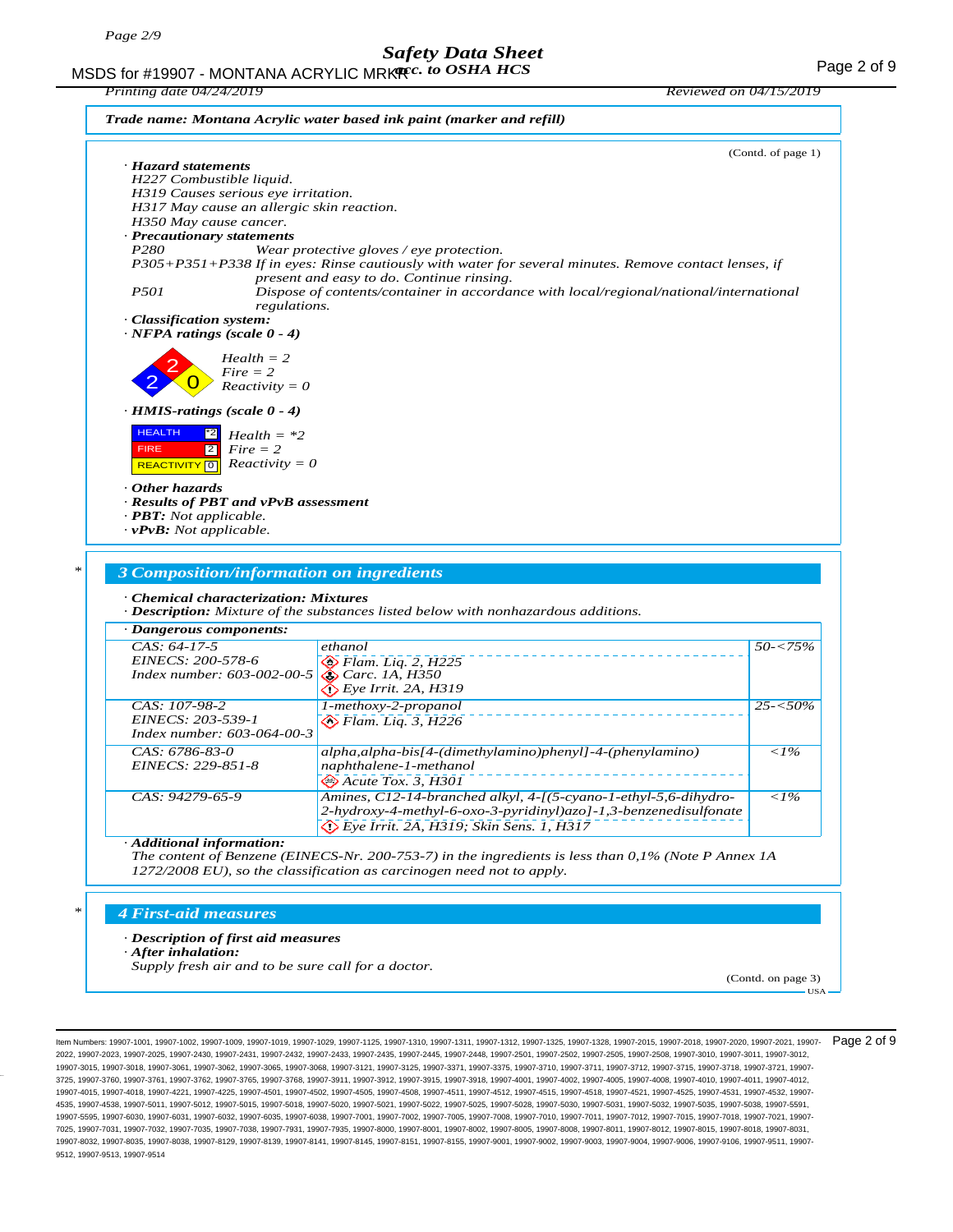MSDS for #19907 - MONTANA ACRYLIC MRK**R**<sub>c</sub>. to OSHA HCS **Access 19** MSDS for #19907 - MONTANA ACRYLIC MRKR *acc. to OSHA HCS* 

*Printing date 04/24/2019 Reviewed on 04/15/2019 Trade name: Montana Acrylic water based ink paint (marker and refill)* (Contd. of page 2) *In case of unconsciousness place patient stably in side position for transportation. · After skin contact: Immediately wash with water and soap and rinse thoroughly. · After eye contact: Rinse opened eye for several minutes under running water. If symptoms persist, consult a doctor. · After swallowing: Drink copious amounts of water and provide fresh air. Immediately call a doctor. · Information for doctor: · Most important symptoms and effects, both acute and delayed No further relevant information available. · Indication of any immediate medical attention and special treatment needed No further relevant information available. \* 5 Fire-fighting measures · Extinguishing media · Suitable extinguishing agents: CO2, extinguishing powder or water spray. Fight larger fires with water spray or alcohol resistant foam. · Special hazards arising from the substance or mixture No further relevant information available. No further relevant information available. · Advice for firefighters - · Protective equipment: No special measures required. \* 6 Accidental release measures · Personal precautions, protective equipment and emergency procedures Wear protective equipment. Keep unprotected persons away. · Environmental precautions: Do not allow to enter sewers/ surface or ground water. · Methods and material for containment and cleaning up: Absorb with liquid-binding material (sand, diatomite, acid binders, universal binders, sawdust). Dispose contaminated material as waste according to item 13. Ensure adequate ventilation. · Reference to other sections No dangerous substances are released. See Section 7 for information on safe handling. See Section 8 for information on personal protection equipment. See Section 13 for disposal information. \* 7 Handling and storage · Handling: · Precautions for safe handling Ensure good ventilation/exhaustion at the workplace. · Information about protection against explosions and fires: Keep ignition sources away - Do not smoke. · Conditions for safe storage, including any incompatibilities · Storage: · Requirements to be met by storerooms and receptacles: No special requirements. · Information about storage in one common storage facility: Not required. · Further information about storage conditions: Keep receptacle tightly sealed. · Storage class: 10 · Specific end use(s) No further relevant information available. \* 8 Exposure controls/personal protection · Additional information about design of technical systems: No further data; see item 7.* (Contd. on page 4) USA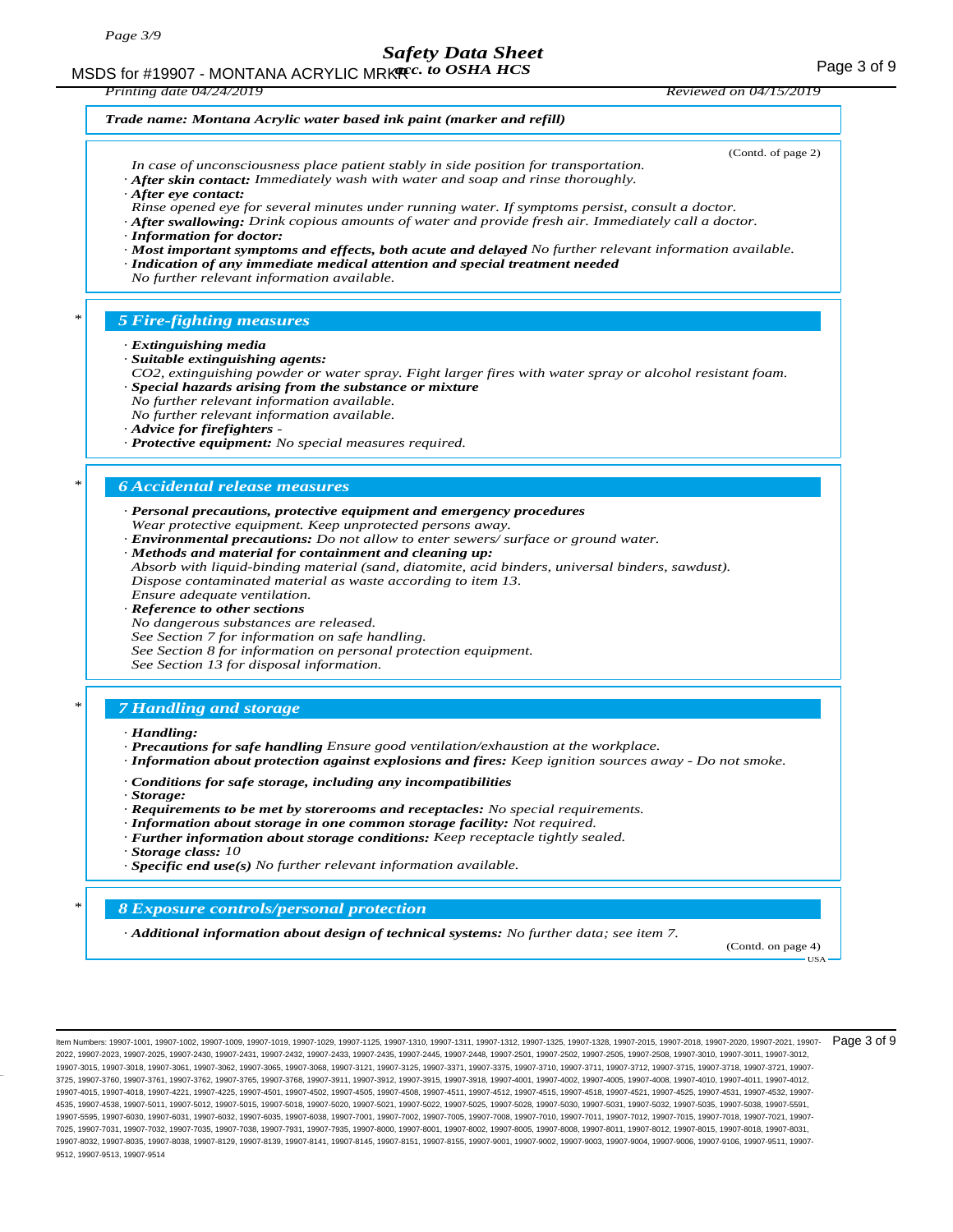MSDS for #19907 - MONTANA ACRYLIC MRK**R**<sub>cc</sub>. to OSHA HCS **Acceleration of the CALC MEAN** Page 4 of 9

*Printing date 04/24/2019 Reviewed on 04/15/2019*

*Trade name: Montana Acrylic water based ink paint (marker and refill)*

(Contd. of page 3) *· Control parameters · Components with limit values that require monitoring at the workplace: 64-17-5 ethanol PEL Long-term value: 1900 mg/m³, 1000 ppm REL Long-term value: 1900 mg/m³, 1000 ppm TLV Short-term value: 1880 mg/m³, 1000 ppm · Additional information: The lists that were valid during the creation were used as basis. · Exposure controls · Personal protective equipment: · General protective and hygienic measures: Keep away from foodstuffs, beverages and feed. Immediately remove all soiled and contaminated clothing. Wash hands before breaks and at the end of work. Store protective clothing separately. Avoid contact with the eyes and skin. Avoid contact with the eyes. · Breathing equipment: In case of brief exposure or low pollution use respiratory filter device. In case of intensive or longer exposure use respiratory protective device that is independent of circulating air. · Protection of hands: In case of contact with spray dust protective gloves made of butyl shoud be used (min. 0.4 mm thick), e.g. KCL Camatril, article no. 898 or similar products Solvent resistant gloves Protective gloves The glove material has to be impermeable and resistant to the product/ the substance/ the preparation. Selection of the glove material on consideration of the penetration times, rates of diffusion and the degradation · Material of gloves Butyl rubber, BR The selection of the suitable gloves does not only depend on the material, but also on further marks of quality and varies from manufacturer to manufacturer. As the product is a preparation of several substances, the resistance of the glove material can not be calculated in advance and has therefore to be checked prior to the application. · Penetration time of glove material Butyl rubber gloves with a thickness of 0.4 mm are resistant to: Acetone: 480 min Butyl acetate: 60 min Ethyl acetate: 170 min Xylene: 42 min The exact break through time has to be found out by the manufacturer of the protective gloves and has to be observed. · Eye protection: Tightly sealed goggles* USA

(Contd. on page 5)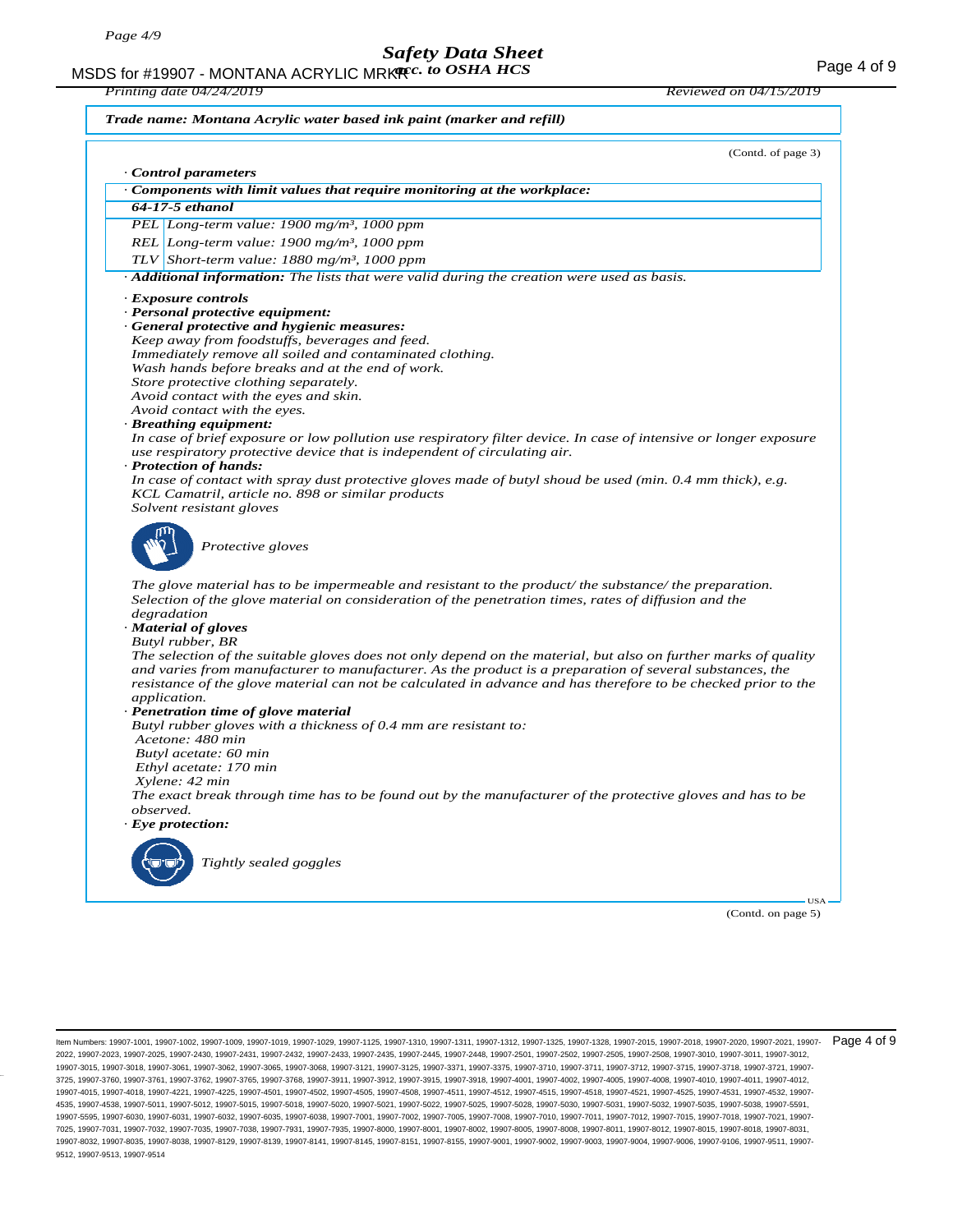MSDS for #19907 - MONTANA ACRYLIC MRK**R**<sub>c</sub>. to OSHA HCS **Access 19 Manual 1999** - Section 1998 1998

*Printing date 04/24/2019 Reviewed on 04/15/2019*

*Trade name: Montana Acrylic water based ink paint (marker and refill)*

(Contd. of page 4)

| · Information on basic physical and chemical properties    |                                            |
|------------------------------------------------------------|--------------------------------------------|
| <b>General Information</b>                                 |                                            |
| $\cdot$ Appearance:                                        |                                            |
| Form:                                                      | Fluid                                      |
| Color:                                                     | According to product specification         |
| $\cdot$ Odor:                                              | Characteristic                             |
| Odor threshold:                                            | Not determined.                            |
| $\cdot$ pH-value at 20 $\text{°C}$ (68 $\text{°F}$ ):      | $7 - 10$                                   |
| Change in condition                                        |                                            |
| <b>Melting point/Melting range:</b>                        | Undetermined.                              |
| <b>Boiling point/Boiling range:</b>                        | 100 °C (212 °F)                            |
| · Flash point:                                             | >61 °C (>141.8 °F)                         |
| · Flammability (solid, gaseous):                           | Not applicable.                            |
| · Decomposition temperature:                               | Not determined.                            |
| · Danger of explosion:                                     | Not determined.                            |
| · Explosion limits:                                        |                                            |
| Lower:                                                     | Not determined.                            |
| <b>Upper:</b>                                              | Not determined.                            |
| $\cdot$ Density:                                           | Not determined.                            |
| · Relative density                                         | Not determined.                            |
| · Vapor density                                            | Not determined.                            |
| · Evaporation rate                                         | Not determined.                            |
| · Solubility in / Miscibility with                         |                                            |
| Water:                                                     | Not miscible or difficult to mix.          |
| · Partition coefficient (n-octanol/water): Not determined. |                                            |
| · Viscosity:                                               |                                            |
| Dynamic:                                                   | Not determined.                            |
| Kinematic:                                                 | Not determined.                            |
| · Solvent content:                                         |                                            |
| Organic solvents:                                          | 85.0%                                      |
| Other information                                          | No further relevant information available. |

### *\* 10 Stability and reactivity*

*· Reactivity No further relevant information available.*

*· Chemical stability*

- *· Thermal decomposition / conditions to be avoided: No decomposition if used according to specifications.*
- *· Possibility of hazardous reactions No dangerous reactions known.*

*· Conditions to avoid No further relevant information available.*

- *· Incompatible materials: No further relevant information available.*
- *· Hazardous decomposition products: No dangerous decomposition products known.*

(Contd. on page 6)

USA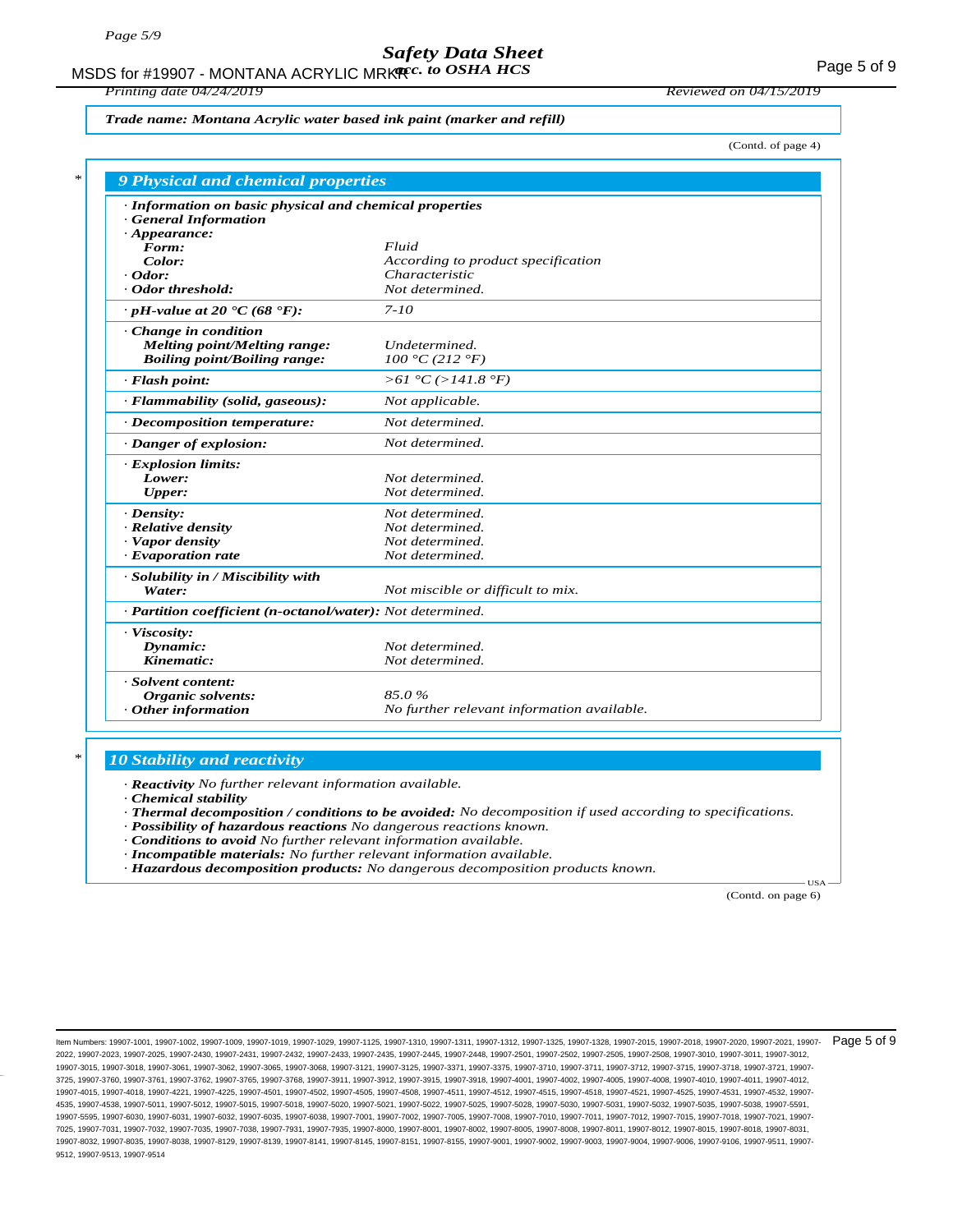MSDS for #19907 - MONTANA ACRYLIC MRK**R**<sub>c</sub>. to OSHA HCS **Acceleration of the CALC Page 6 of 9** 

*Printing date 04/24/2019 Reviewed on 04/15/2019*

*Trade name: Montana Acrylic water based ink paint (marker and refill)*

(Contd. of page 5)

| $\cdot$ Acute toxicity:                                                     |                              | · Information on toxicological effects                                                                                                  |    |
|-----------------------------------------------------------------------------|------------------------------|-----------------------------------------------------------------------------------------------------------------------------------------|----|
|                                                                             |                              | · LD/LC50 values that are relevant for classification:                                                                                  |    |
| 64-17-5 ethanol                                                             |                              |                                                                                                                                         |    |
| Oral                                                                        | LD50                         | $10,470$ mg/kg (rat)                                                                                                                    |    |
| Dermal                                                                      | LD50                         | $>$ 2,000 mg/kg (rat)                                                                                                                   |    |
|                                                                             |                              | Inhalative $ LCS0/4h $ 120 mg/l (rat)                                                                                                   |    |
| · Primary irritant effect:                                                  |                              |                                                                                                                                         |    |
| on the skin: No irritant effect.                                            |                              |                                                                                                                                         |    |
| $\cdot$ on the eye: Irritating effect.                                      |                              |                                                                                                                                         |    |
|                                                                             |                              | <b>Sensitization:</b> Sensitization possible through skin contact.                                                                      |    |
|                                                                             |                              | · Additional toxicological information:                                                                                                 |    |
|                                                                             | Vapors have narcotic effect. |                                                                                                                                         |    |
|                                                                             |                              | The product shows the following dangers according to internally approved calculation methods for                                        |    |
| <i>preparations:</i><br><b>Irritant</b>                                     |                              |                                                                                                                                         |    |
|                                                                             |                              |                                                                                                                                         |    |
| · Carcinogenic categories                                                   |                              |                                                                                                                                         |    |
|                                                                             | 1333-86-4 Carbon black       | · IARC (International Agency for Research on Cancer)                                                                                    |    |
|                                                                             |                              |                                                                                                                                         | 2B |
| $13463-67-7$ titanium dioxide                                               |                              |                                                                                                                                         | 2B |
|                                                                             |                              | · NTP (National Toxicology Program)                                                                                                     |    |
| None of the ingredients is listed.                                          |                              |                                                                                                                                         |    |
|                                                                             |                              |                                                                                                                                         |    |
|                                                                             |                              | · OSHA-Ca (Occupational Safety & Health Administration)                                                                                 |    |
| None of the ingredients is listed.                                          |                              |                                                                                                                                         |    |
|                                                                             |                              |                                                                                                                                         |    |
|                                                                             |                              |                                                                                                                                         |    |
| <b>12 Ecological information</b>                                            |                              |                                                                                                                                         |    |
| $\cdot$ Toxicity                                                            |                              |                                                                                                                                         |    |
| $\cdot$ Aquatic toxicity:                                                   |                              |                                                                                                                                         |    |
| 64-17-5 ethanol                                                             |                              |                                                                                                                                         |    |
|                                                                             |                              |                                                                                                                                         |    |
| LC50/96h                                                                    |                              | 13,000 mg/l (oncorhynchus mykiss / Regenbogenforelle)                                                                                   |    |
|                                                                             |                              | $EC50/48 h$ 12,900 mg/l (algae)                                                                                                         |    |
|                                                                             |                              | $LC50/48 h$ 12,340 mg/l (daphnia magna)                                                                                                 |    |
|                                                                             |                              | $\cdot$ Persistence and degradability No further relevant information available.                                                        |    |
|                                                                             |                              | · Behavior in environmental systems:                                                                                                    |    |
|                                                                             |                              | · Bioaccumulative potential No further relevant information available.<br>· Mobility in soil No further relevant information available. |    |
|                                                                             |                              | · Additional ecological information:                                                                                                    |    |
| General notes:                                                              |                              |                                                                                                                                         |    |
|                                                                             |                              | Water hazard class 1 (Self-assessment): slightly hazardous for water                                                                    |    |
|                                                                             |                              | Do not allow undiluted product or large quantities of it to reach ground water, water course or sewage                                  |    |
| system.                                                                     |                              |                                                                                                                                         |    |
|                                                                             |                              | · Results of PBT and vPvB assessment                                                                                                    |    |
| $\cdot$ <b>PBT:</b> Not applicable.<br>$\cdot$ <b>vPvB:</b> Not applicable. |                              |                                                                                                                                         |    |

(Contd. on page 7)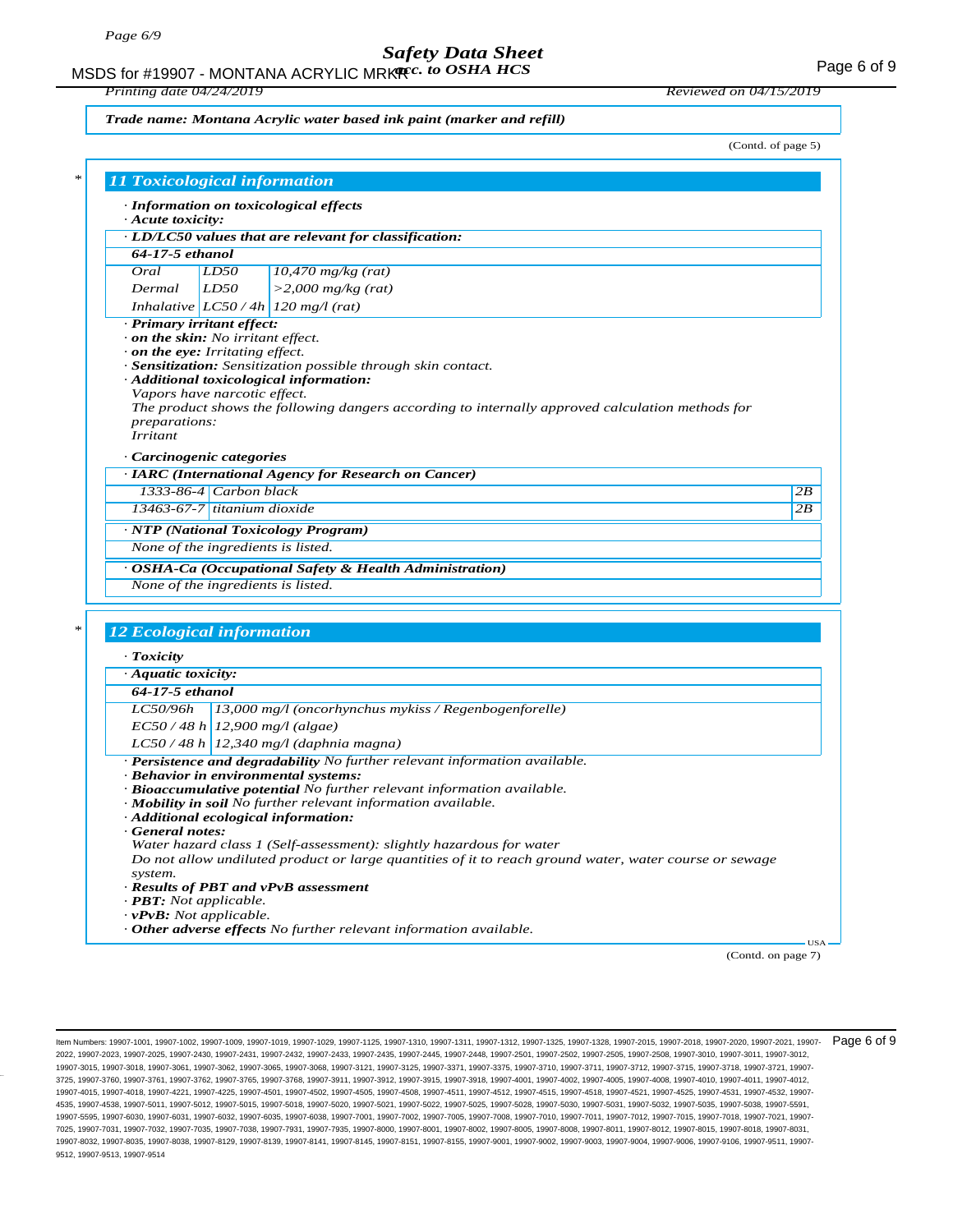MSDS for #19907 - MONTANA ACRYLIC MRK**R**<sub>c</sub>. to OSHA HCS **Acceleration of the CALC Page 7** of 9

*Printing date 04/24/2019 Reviewed on 04/15/2019*

#### *Trade name: Montana Acrylic water based ink paint (marker and refill)*

(Contd. of page 6)

### *\* 13 Disposal considerations*

#### *· Waste treatment methods*

#### *· Recommendation:*

*Must not be disposed of together with household garbage. Do not allow product to reach sewage system.*

#### *· Uncleaned packagings:*

#### *· Recommendation:*

*Disposal must be made according to official regulations.*

*Contains Amines, C12-14-branched alkyl, 4-[(5-cyano-1-ethyl-5,6-dihydro-2-hydroxy-4-methyl-6-oxo-3 pyridinyl)azo]-1,3-benzenedisulfonate. May produce an allergic reaction.*

### *\* 14 Transport information*

| $\cdots$ runsport mpormument                                                      |                 |
|-----------------------------------------------------------------------------------|-----------------|
| · UN-Number<br>· DOT, ADN, IMDG, IATA                                             | not regulated   |
| $\cdot$ UN proper shipping name<br>· DOT, ADN, IMDG, IATA                         | not regulated   |
| $\cdot$ Transport hazard class(es)                                                |                 |
| DOT, ADN, IMDG, IATA<br>$\cdot Class$                                             | not regulated   |
| · Packing group<br>· DOT, IMDG, IATA                                              | not regulated   |
| <b>Environmental hazards:</b>                                                     | Not applicable. |
| $\cdot$ Special precautions for user                                              | Not applicable. |
| Transport in bulk according to Annex II of<br><b>MARPOL73/78 and the IBC Code</b> | Not applicable. |
| · UN "Model Regulation":                                                          | not regulated   |
|                                                                                   |                 |

### *\* 15 Regulatory information*

| $\cdot$ Safety, health and environmental regulations/legislation specific for the substance or mixture<br>· Sara |
|------------------------------------------------------------------------------------------------------------------|
| · Section 355 (extremely hazardous substances):                                                                  |
| None of the ingredients is listed.                                                                               |
| · Section 313 (Specific toxic chemical listings):                                                                |
| None of the ingredients is listed.                                                                               |
| · TSCA (Toxic Substances Control Act):                                                                           |
| $1333-86-4$ Carbon black                                                                                         |
| 13463-67-7 titanium dioxide                                                                                      |
| $64-17-5$ ethanol                                                                                                |
| · Proposition 65                                                                                                 |
| Chemicals known to cause cancer:                                                                                 |
| 1333-86-4 Carbon black                                                                                           |
| Chemicals known to cause reproductive toxicity for females:                                                      |
| None of the ingredients is listed.                                                                               |
| Chemicals known to cause reproductive toxicity for males:                                                        |
| None of the ingredients is listed.                                                                               |
| (Contd. on page 8)                                                                                               |
| <b>USA</b>                                                                                                       |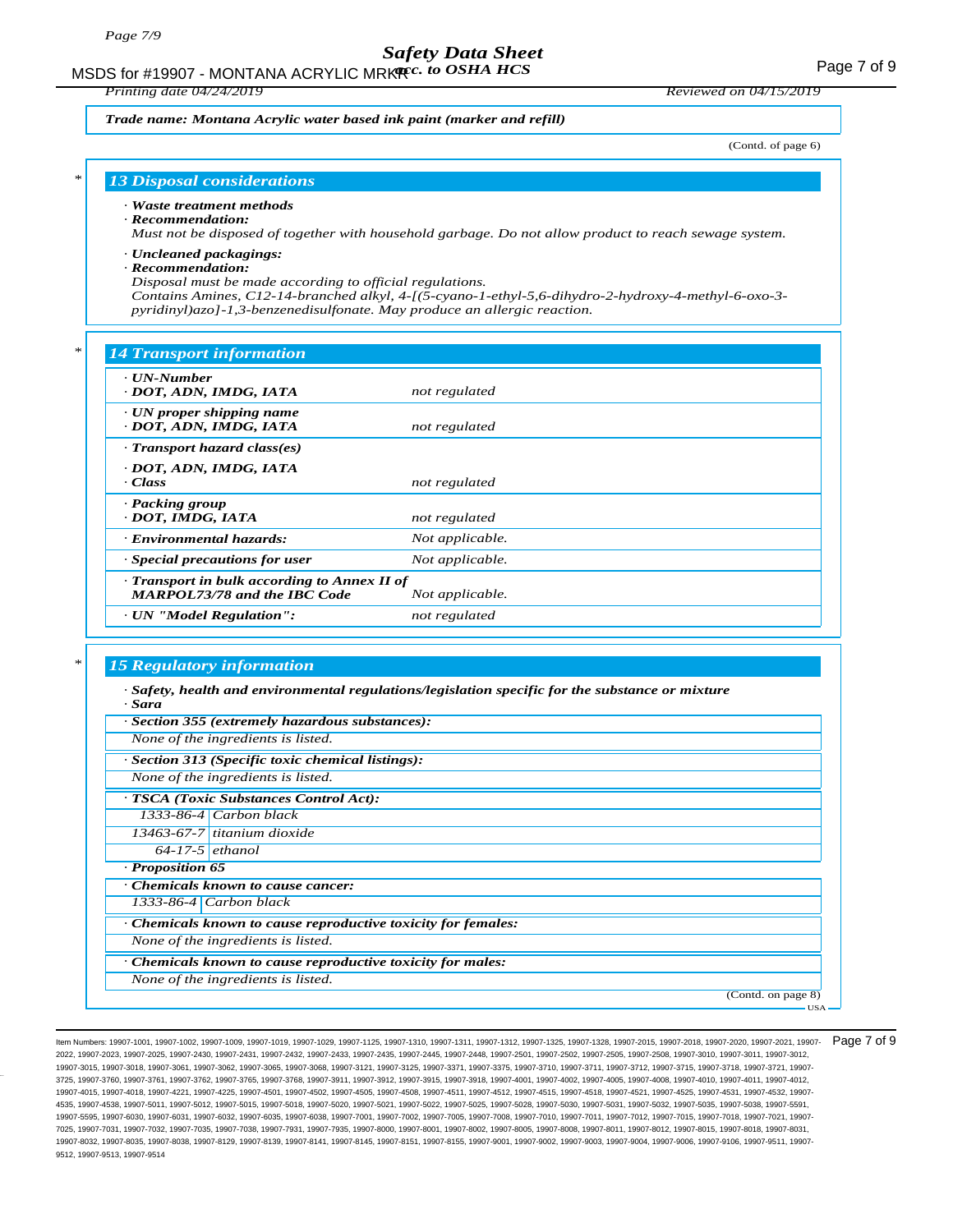MSDS for #19907 - MONTANA ACRYLIC MRK**R**<sub>c</sub>. to OSHA HCS **Acceleration of the CALC Page 8 of 9** 

*Printing date 04/24/2019 Reviewed on 04/15/2019*

*Trade name: Montana Acrylic water based ink paint (marker and refill)*

|                             | (Contd. of page 7)                                                                                                                                                                                        |    |
|-----------------------------|-----------------------------------------------------------------------------------------------------------------------------------------------------------------------------------------------------------|----|
|                             | Chemicals known to cause developmental toxicity:                                                                                                                                                          |    |
| $64-17-5$ ethanol           |                                                                                                                                                                                                           |    |
| Carcinogenic categories     |                                                                                                                                                                                                           |    |
|                             | · EPA (Environmental Protection Agency)                                                                                                                                                                   |    |
|                             | None of the ingredients is listed.                                                                                                                                                                        |    |
|                             | $\cdot$ TLV (Threshold Limit Value established by ACGIH)                                                                                                                                                  |    |
|                             | 1333-86-4 Carbon black                                                                                                                                                                                    | A4 |
|                             | $13463-67-7$ titanium dioxide                                                                                                                                                                             | A4 |
| $64-17-5$ ethanol           |                                                                                                                                                                                                           | A3 |
|                             | · NIOSH-Ca (National Institute for Occupational Safety and Health)                                                                                                                                        |    |
|                             | $1333-86-4$ Carbon black                                                                                                                                                                                  |    |
|                             | $13463-67-7$ titanium dioxide                                                                                                                                                                             |    |
| · National regulations:     | · Information about limitation of use:<br>Workers are not allowed to be exposed to the hazardous carcinogenic materials contained in this preparation.                                                    |    |
|                             | Exceptions can be made by the authorities in certain cases.<br>· Chemical safety assessment: A Chemical Safety Assessment has not been carried out.                                                       |    |
| <b>16 Other information</b> |                                                                                                                                                                                                           |    |
|                             | This information is based on our present knowledge. However, this shall not constitute a guarantee for any<br>specific product features and shall not establish a legally valid contractual relationship. |    |
| · Relevant phrases          |                                                                                                                                                                                                           |    |
|                             | H225 Highly flammable liquid and vapor.                                                                                                                                                                   |    |
|                             | H226 Flammable liquid and vapor.                                                                                                                                                                          |    |
|                             | H301 Toxic if swallowed.<br>H317 May cause an allergic skin reaction.                                                                                                                                     |    |
|                             | H319 Causes serious eye irritation.                                                                                                                                                                       |    |
|                             | H350 May cause cancer.                                                                                                                                                                                    |    |
|                             | $\cdot$ Date of preparation / last revision 04/24/2019 / 8<br>· Abbreviations and acronyms:                                                                                                               |    |

*International Transport of Dangerous Goods by Rail) ICAO: International Civil Aviation Organisation ADR: Accord européen sur le transport des marchandises dangereuses par Route (European Agreement concerning the International Carriage of Dangerous Goods by Road) IMDG: International Maritime Code for Dangerous Goods DOT: US Department of Transportation IATA: International Air Transport Association ACGIH: American Conference of Governmental Industrial Hygienists EINECS: European Inventory of Existing Commercial Chemical Substances ELINCS: European List of Notified Chemical Substances CAS: Chemical Abstracts Service (division of the American Chemical Society) NFPA: National Fire Protection Association (USA) HMIS: Hazardous Materials Identification System (USA) LC50: Lethal concentration, 50 percent LD50: Lethal dose, 50 percent PBT: Persistent, Bioaccumulative and Toxic vPvB: very Persistent and very Bioaccumulative NIOSH: National Institute for Occupational Safety OSHA: Occupational Safety & Health TLV: Threshold Limit Value PEL: Permissible Exposure Limit REL: Recommended Exposure Limit Flam. Liq. 2: Flammable liquids – Category 2 Flam. Liq. 3: Flammable liquids – Category 3 Flam. Liq. 4: Flammable liquids – Category 4 Acute Tox. 3: Acute toxicity – Category 3 Eye Irrit. 2A: Serious eye damage/eye irritation – Category 2A*

(Contd. on page 9)

USA